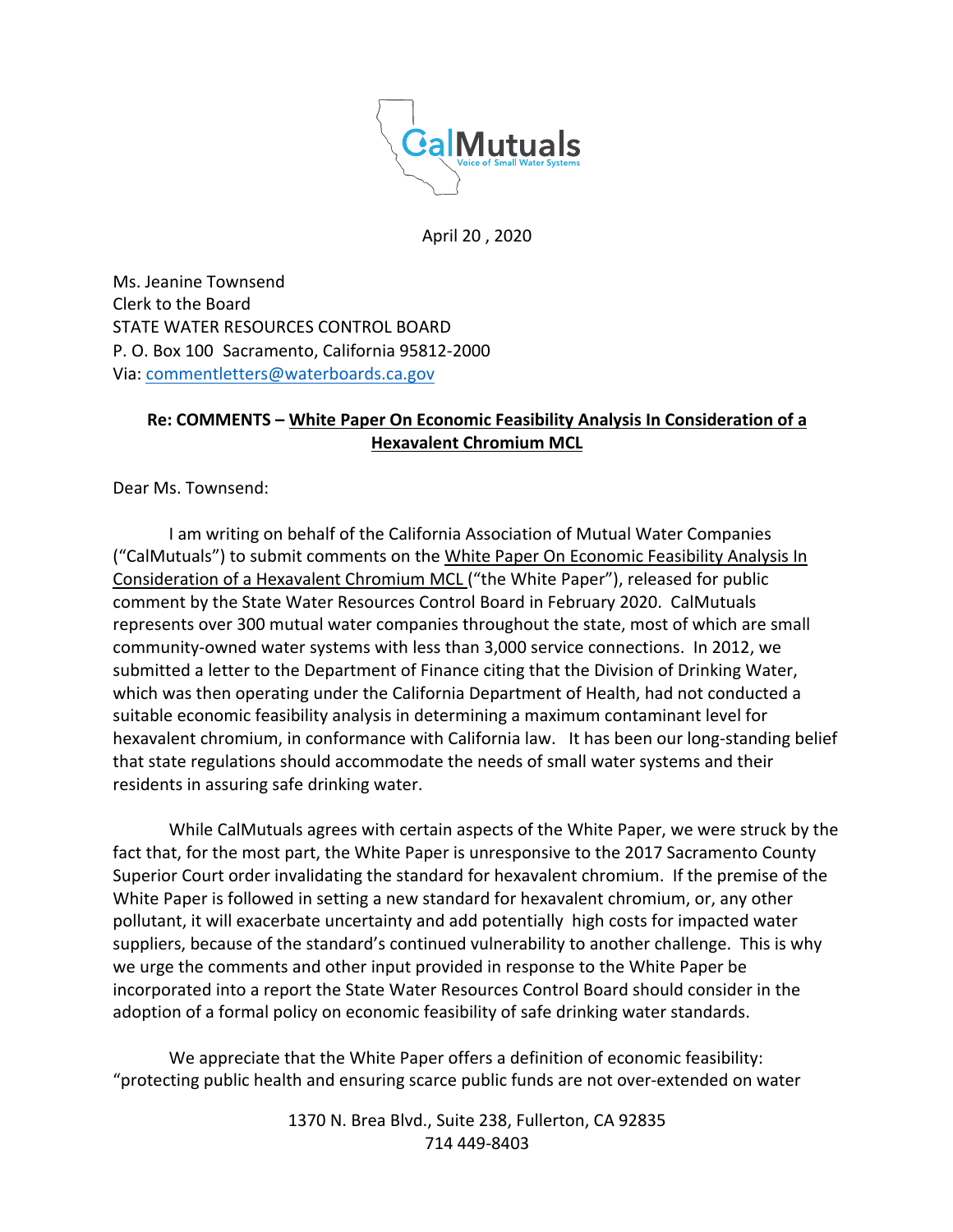quality objectives disproportionately expensive compared to the public health protection provided. $11$  However, the proposed definition requires further refinement to comply with the Court Order.

Below are observations the State Water Resources Control Board should consider related to the Court's major findings that resulted in the invalidation of the standard for hexavalent chromium adopted in 2012:

*1. According to the Court, the Department "simply estimated the cost of complying with seven possible MCLs, and then stated it was adopting one of them. It was required to do more."*<sup>2</sup>

*The "Department set the MCL at 10 ppb without discussing or analyzing the economic feasibility of that standard."3*

The White Paper and the eventual policy of the State Water Resources Control Board on Economic Feasibility, should address the "more" (i.e., further analysis) that the Court is requiring. That raises the question of what, specifically, will be done to determine whether MCLs are economically feasible. In particular, the White Paper should describe a methodology that will be employed to determine whether an MCL is economically feasible.

*2. "Whether one uses the term 'economically feasible' or the term 'affordable,' the court is concerned that some families will not have the income or resources to pay a water bill that increases by \$5,600 per year. More important, the court is not convinced that the Department properly considered this fact when it adopted the MCL."*<sup>4</sup>

We appreciate that the White Paper acknowledges the shortcomings of conventional affordability metrics like median household income (MHI), which ignore disproportionate impacts on the most economically disadvantaged segments of the population in a given service area.<sup>5</sup> However, the conclusion that affordability is beyond the scope of the economic feasibility inquiry is inconsistent with the Court's view that: "it is difficult to conceive of a definition (of economic feasibility) that does not at least *consider* affordability."6

The evaluation of economic feasibility should be a two-step process. Step one should consider whether the proposed MCL would be economically feasible for all of the potentially affected systems and their ratepayers. Step two should then evaluate whether the proposed

<sup>&</sup>lt;sup>1</sup> White Paper, page 6.

<sup>2</sup> Order, page 13.

<sup>3</sup> Order, page 7.

<sup>4</sup> Order, page 13.

<sup>&</sup>lt;sup>5</sup> The White Paper states that MHI only evaluates affordability for half of the population. In other words, it averages household income across the entire population in a water system service area, which means MHI ignores actual affordability problems for the most economically vulnerable segments of the population. This is especially true for service areas with widely distributed incomes.

<sup>6</sup> Order, page 12.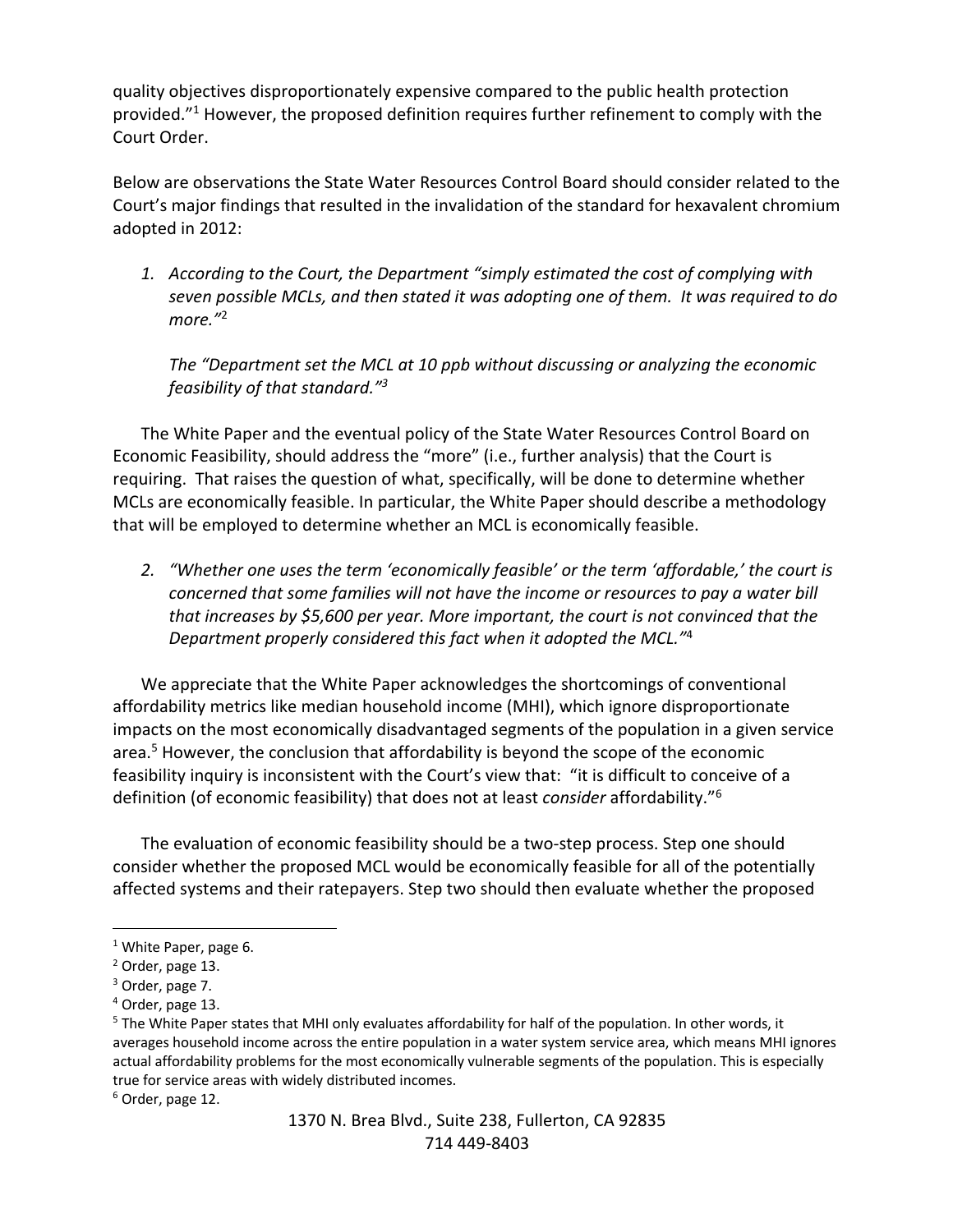MCL would be affordable for segments of the population within the service areas of affected systems that would be disproportionately impacted.

*3. The Court asserted that: "Moreover, the fact that customers of large water systems will see their bills increase by \$64 per year is cold comfort to customers of small water systems, whose bills are estimated to go up by \$5,630 per year, or \$469.17 per month."*<sup>7</sup>

*"It does not follow, however, that the Department can simply ignore the economic feasibility of the regulation on that small segment of the population that will bear disproportionately higher costs."8*

The White Paper proposes to either eliminate consideration of small system costs, or to average total costs across all affected systems.<sup>9</sup> This approach would have the effect of obscuring costs for the most impacted systems, which is inconsistent with the Court's findings that evaluation of economic feasibility: (1) should not average costs across all systems; and (2) should address the disproportionate burdens on small systems: *"When considering the MCL's economic feasibility, the court is not convinced that it is reasonable to spread the cost of compliance among every household in California when it is clear that the cost will be borne by a much smaller subset."10*

Small system costs should be separately identified and factored into future evaluations of economic feasibility for proposed MCLs. Costs should not be averaged across all affected systems.

The State Water Resources Control Board's recent report on *Recommendations for a State Low Income Water Rate Assistance Program* thoughtfully addresses the needs and challenges facing the most vulnerable members in the State. The insights and recommendations from the report are largely missing here and need to be considered and incorporated.

- 4. The Court Order also addresses alternatives to centralized treatment available to small systems that may assist with compliance with the MCL. The implication of these statements is that despite the high cost estimates for small systems, employing one or more alternative compliance mechanisms will make the MCL economically feasible for those systems. The Court considered each of the following mechanisms:
	- Exemptions (for economic factors or serving a disadvantaged community)
	- Point-of-entry or point-of-use treatment devices
	- Blending water sources
	- Grants to supplement the cost of treatment

<sup>7</sup> Order, page 9.

<sup>8</sup> Order, page 13.

<sup>&</sup>lt;sup>9</sup> White Paper, page 8.

<sup>10</sup> Order, page 11.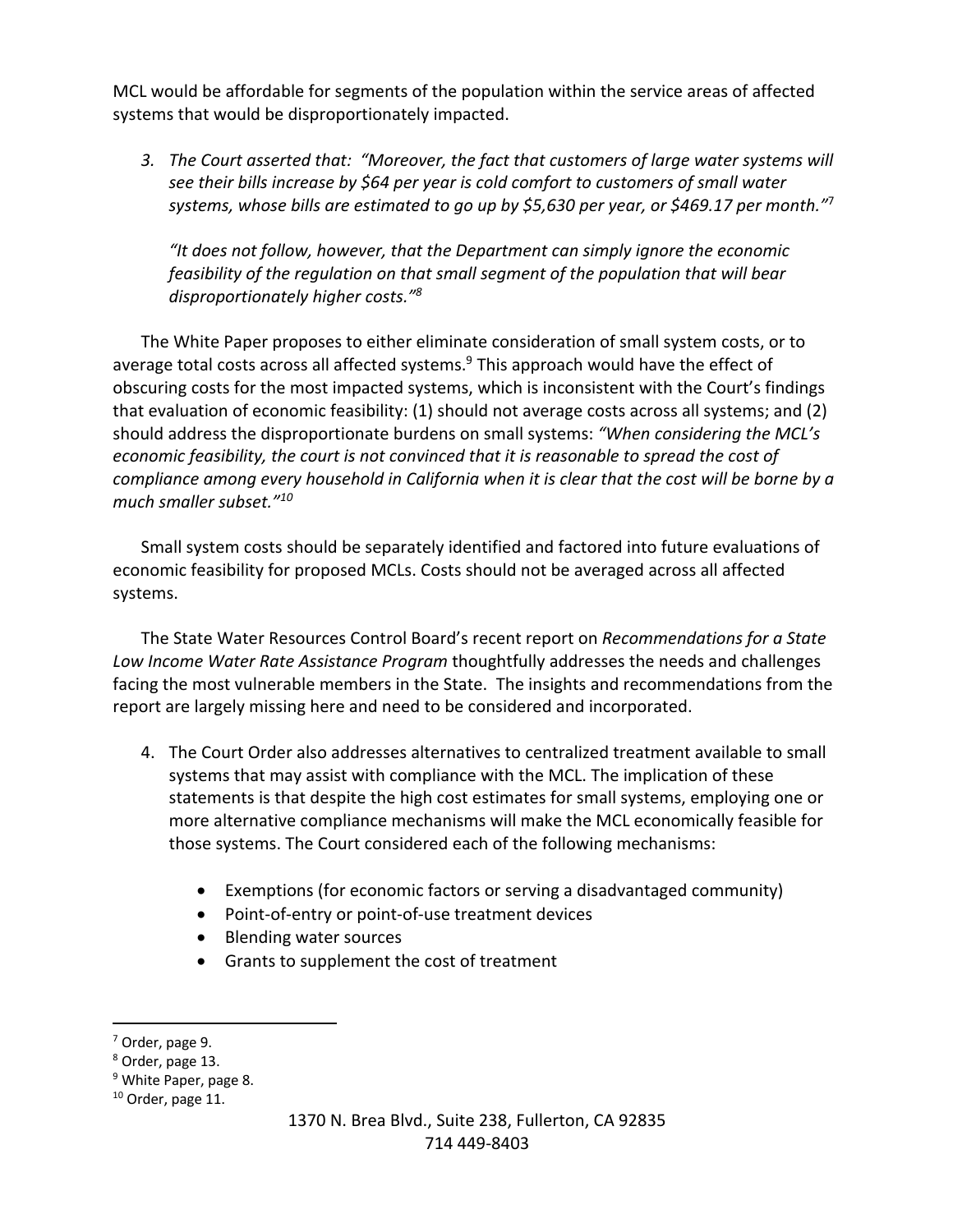The Court concluded that the agency failed to demonstrate that any of these alternatives actually made the MCL feasible for small systems, noting that each one has statutory or regulatory limitations that render them either temporary (only delaying the cost of compliance) or potentially inadequate to meet the needs of the affected systems:

*"Perhaps more importantly, it does not appear that the Department considered either 1) how the various alternatives would affect the economic feasibility of the MCL, particularly for small water systems, or 2) whether these alternatives would actually make the MCL economically feasible."11*

Under the Court Order, the SWRCB cannot simply point to alternative compliance mechanisms to establish that a proposed MCL is economically feasible for affected systems without first determining if those options are actually viable for those systems, and then determining the extent to which they would reduce the cost of compliance in order to arrive at a net compliance cost. Even with the advent of the Safe and Affordable Drinking Water Fund, it must be demonstrated that sufficient funding is available to meet the needs of affected systems, considering competing demands on that funding source.

5. The Court concluded that the Department failed to consider whether any of its cost estimates were economically feasible: *"Simply coming up with cost estimates for seven MCLs and then selecting one of those MCLs is not equivalent to considering the economic feasibility of complying with the MCL."*<sup>12</sup>

The White Paper's proposal of a "multi-faceted approach" that involves looking at various lines of evidence on a case-by-case basis<sup>13</sup> invites the same kind of ad hoc decisionmaking that resulted in the invalidation of the prior MCL. The White Paper should develop a methodology that will allow stakeholders to understand how the State Water Board will approach evaluation of economic feasibility for a new Cr6 MCL, and for every MCL adopted thereafter.

The White Paper suggests that the needs of the many are greater than the needs of the few. We do not accept that it is reasonable or appropriate to leave the poorest among us behind. We further do not accept the assertion that there are adequate resources to support water systems and their customers in need. While some have been able to access grant resources, the elephant in the room is that getting grants is an insider's game where funds go to those aligned with the informal goals and expectations in the Office of Financial Assistance. Small systems by and large do not have the financial or technical resources needed to hire the experts, engineers and accountants required to develop and manage a state grant. Alternative approaches to financial support that do not require engagement of expensive consultants are urgently needed.

<sup>&</sup>lt;sup>11</sup> Order, page 9.

<sup>12</sup> Order, page 8.

<sup>&</sup>lt;sup>13</sup> White Paper, page 11.